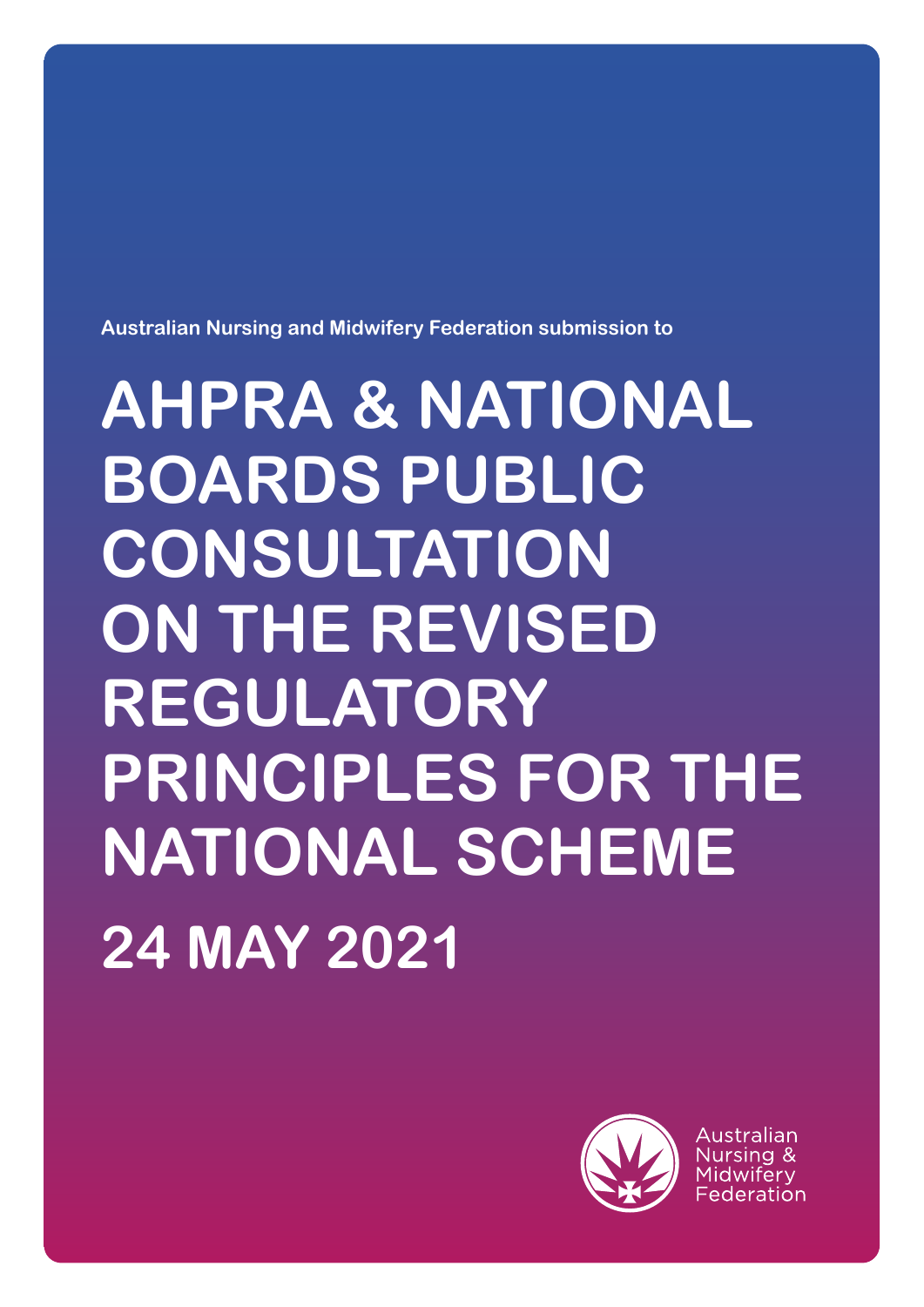

Australian Nursing and Midwifery Federation / **AHPRA consultation on revised Regulaoty principles for the National Scheme**

> **Annie Butler Federal Secretary**

**Lori-anne Sharp Assistant Federal Secretary**

**Australian Nursing and Midwifery Federation Level 1, 365 Queen Street, Melbourne VIC 3000 T: 03 9602 8500 F: 03 9602 8567 E: anmffederal@anmf.org.au W: www.anmf.org.au**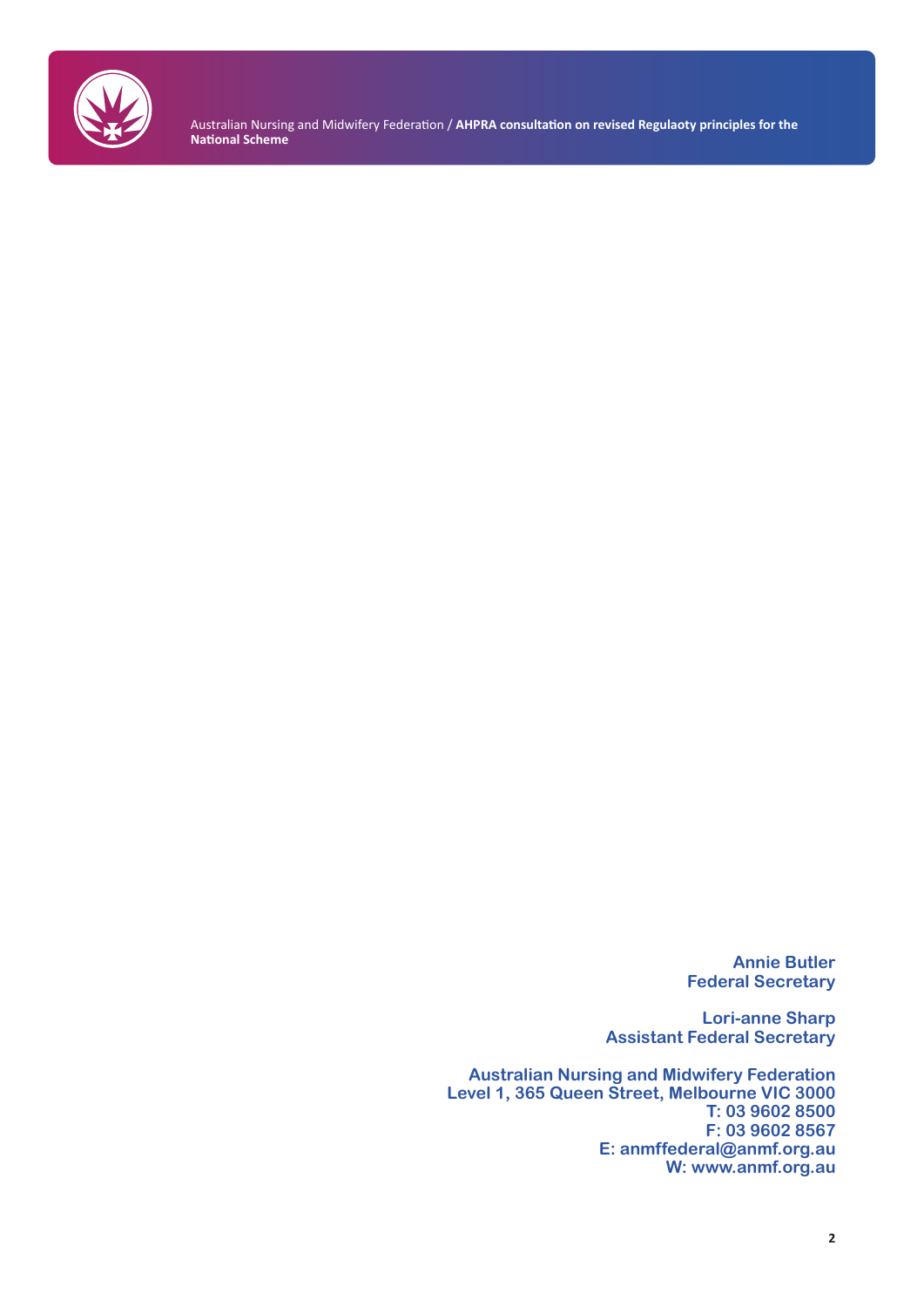

# **INTRODUCTION**

The Australian Nursing and Midwifery Federation (ANMF) is Australia's largest national union and professional nursing and midwifery organisation. In collaboration with the ANMF's eight state and territory branches, we represent the professional, industrial and political interests of more than 300,000 nurses, midwives and carers across the country.

Our members work in the public and private health, aged care and disability sectors across a wide variety of urban, rural and remote locations. We work with them to improve their ability to deliver safe and best practice care in each and every one of these settings, fulfil their professional goals and achieve a healthy work/life balance.

Our strong and growing membership and integrated role as both a professional and industrial organisation provide us with a complete understanding of all aspects of the nursing and midwifery professions and see us uniquely placed to defend and advance our professions.

Through our work with members we aim to strengthen the contribution of nursing and midwifery to improving Australia's health and aged care systems, and the health of our national and global communities.

On behalf of our large and growing membership, the ANMF has genuine professional and industrial interest in, and concern for, matters relating to the regulation and practice of registered health practitioners. We have been a long-standing supporter of the importance of the National Registration and Accreditation Scheme (NRAS) for all regulated health professions in Australia, and continue to advocate for equity and fairness in the application of the National Law.

The ANMF appreciates the opportunity to provide feedback on the Ahpra and National Boards' revised regulatory principles for the National Scheme. We understand the rationale for the review is to modify the principles to align them with the Council of Australian Governments (COAG) Health Council policy directions 2019-1 (*Paramountcy of public protection when administering the National Scheme*) and 2019-2 (*Requirement to consult with patient safety bodies and healthcare consumer bodies on every new and revised registration standard, code and guideline*).*<sup>1</sup>*

As detailed in our submission made on 13 July 2020 to the *Ahpra Consultation on COAG Health Council Policy Direction 2019-1 through the Professions Reference Group*, whilst we agreed with the changes made in response to PD2019-02, the ANMF was deeply concerned about PD2019-01. In particular, the associated implementation guide. The ANMF welcomes the decision by Ahpra to no longer proceed with this guide but rather, to revise the Regulatory Guide to include an additional chapter on procedural fairness.

<sup>1.</sup> https://www.ahpra.gov.au/About-AHPRA/Ministerial-Directives-and-Communiques.aspx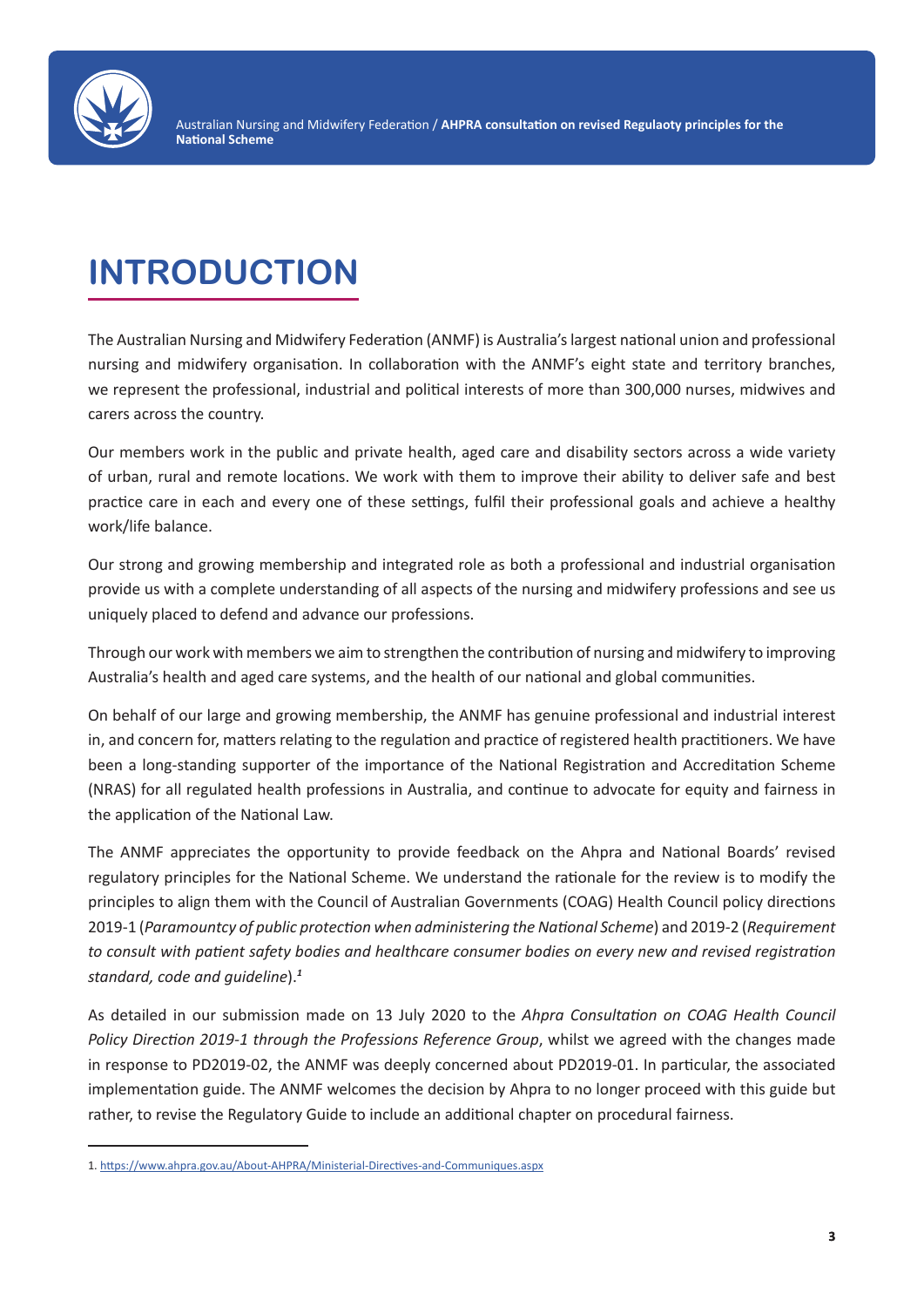

### **Questions for consideration**

**1. Do the draft revised regulatory principles reflect the policy directions issued by COAG Health Council? If not, how could the principles be improved?**

While the ANMF agree the central function of Ahpra and the National Boards is to safeguard the public and support the safety and quality of health services, this function must be achieved without undue and/ or unwarranted negative impact on the lives and work of regulated health practitioners.

In principle 6, the new reference to the primary purpose of regulatory action being to "…improve the standard of practice of registered health practitioners…" should be removed. This is not the role of Ahpra or the National Boards. Principle 6 should include an additional dot point that states:

When deciding on regulatory action we:

*• consider the validity and substance of the notification whilst allowing for show cause and affording natural justice.*

The final sentence in principle 7 should state '*However, we work with health practitioners and their representatives and consumers to achieve outcomes that protect the public and are fair and just for all*.'

**2. Do the draft revised regulatory principles support Ahpra and the National Boards regulatory decisionmaking? If not, how could they be improved?**

Principle 4 clearly explains the process of risk evaluation and action that Ahpra and the National Boards should undertake. However, where principle 5 considers the potential impact of health practitioners on the public, and principle 6 equally weighs community confidence and expectation with deterrence, there is no mention in the revised regulatory principles of the nature, severity, or credibility of notifications/ complaints. The ANMF consider that this should be addressed in the principles. Ahpra's own figures<sup>2</sup> indicate that only 1.4% of notifications to the National Boards result in tribunal determinations. While the ANMF is not suggesting that any notification/complaint should be ignored, we ask that the disparity between notifications and serious risk be recognised in the principles.

#### **3. Is the content of the draft revised regulatory principles helpful, clear and relevant?**

Both the content and the explanations for changes are clear and understandable. However, suggested changes outlined above should be made to principles 6 and 7 to ensure the regulatory principles are underpinned by the concepts of fairness and justice.

<sup>2</sup>. https://www.ahpra.gov.au/About-AHPRA/Ministerial-Directives-and-Communiques.aspx